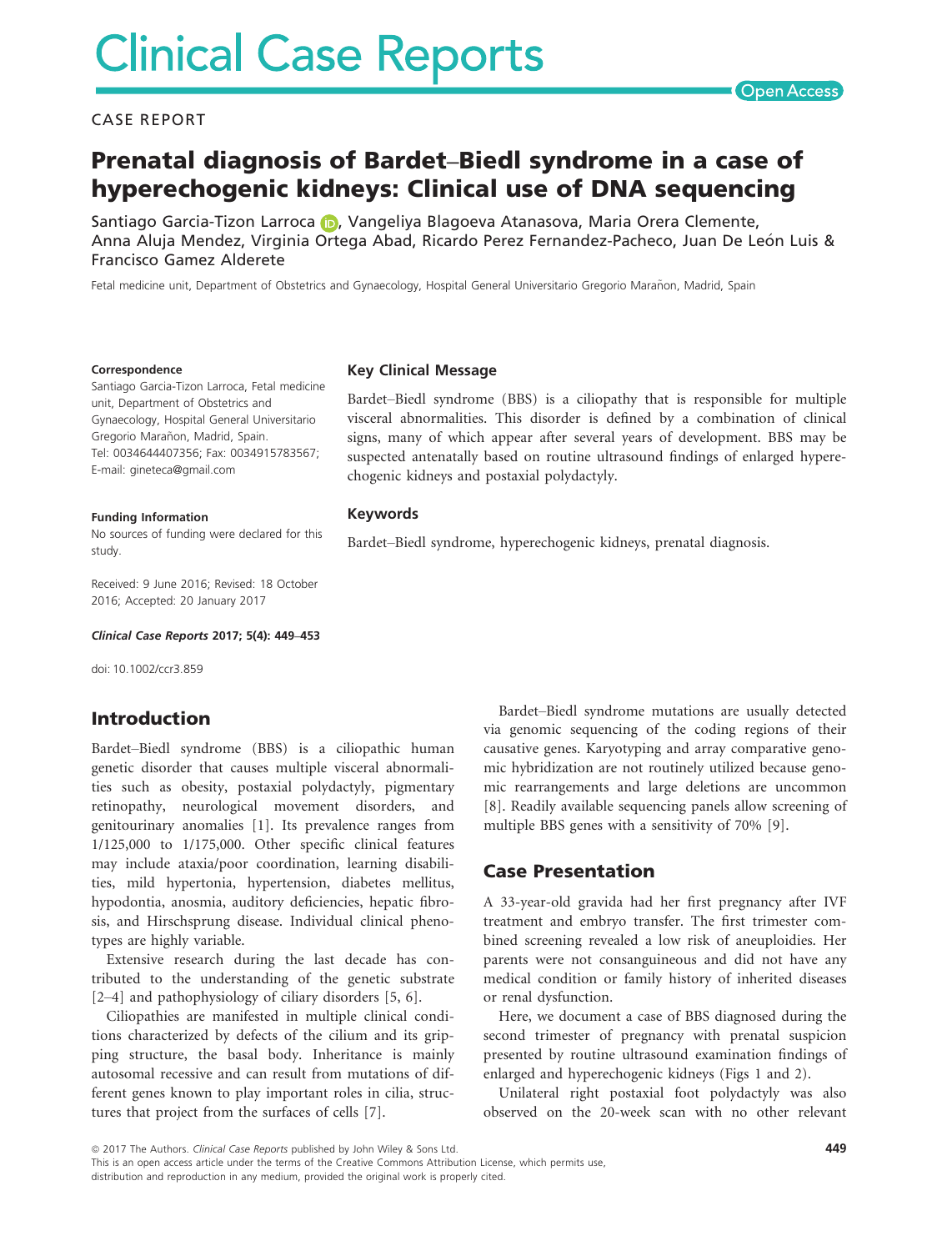findings (Fig. 3). The bladder size and amniotic fluid appeared normal until late pregnancy.

A prenatal ultrasound examination and assessment of fetal growth did not suggest any other relevant abnormalities during the third trimester of pregnancy.

### Investigations

Due to the suspicion of a genetic syndrome, an uncomplicated amniocentesis was performed at  $20 + 6$  weeks of gestation.

We performed next-generation sequencing (NGS) of cultured amniotic fluid cells of a panel of the following 57 genes associated with Meckel-Gruber syndrome and neuronal migration disorders: B9D1, B9D2, CC2DA, CEP290, MKS1, NPHP3, RPGRIP1L, TCTN2, TMEM216, TMEM23T, TMEM67, LV2982, AKT3, ALX4, ATP7A, ARX, CASK, CDK16, CDON, CHMP1A, EMX2, DKK1, DCX, DYNC1H1, EXOSC3, FLNA, GLI2, GPR56, HCCS, HEPACAM, IGBP1, LAMB1, L1CAM, PAFAH1B1, PTCH1, OCLN, PIK3R2, RARS2, RELN, RTTN, SEP-SECS, SHH, SIX3, TGIF1, TSEN2, TSEN34, TSEN54,



Figure 1. Hyperechoic kidney.



Figure 2. Bilateral enlarged hyperechogenic kidneys. Figure 3. Unilateral right postaxial foot polydactyly.

TUBA8, TUBB2B, TUBB3, TUBA1A, VRK1, YWHAE, ZIC1, ZIC2, ZIC3, ZIC4, LV3026, LV0912, and MKKS.

The regions to be studied were selected by probe hybridization and included exonic and adjacent intronic regions  $(\pm 8$  bp). These regions were subsequently amplified and paired-end sequenced with an Illumina MiSeq platform. The read depth was between 519.00 x and 533.70 x, and the sequencing coverage was 97.9%.

The DNA sequence data were compared to the reference sequence by bioinformatic analysis, which defined as variants all alterations with >20 reads and a variant/read ratio >0.2. Pathogenic or possibly pathogenic variants were confirmed by Sanger sequencing. The variants of unknown significance were tested in silico (Alamut software V 2.0 141 boulevard de l'Yser76000 RouenFrance).

The genetic sequencing study showed that the fetus was a carrier of the McKusick–Kaufman syndrome (MKKS) gene mutation p.Val291Phe and a presumably pathogenic variant of the same gene, p.SEr236\*, both in heterozygosis.

This result indicated that the fetus might be affected by either MKKS or BBS. Suspicion of the latter condition was supported by the absence of fetal cardiac abnormalities, the observation of renal pathology, and the presence of digital anomalies. However, an accurate diagnosis should be made in early childhood and with the onset of visual impairment in later childhood or teenage years.

A genetic investigation was also performed in both parents. The mother was found to be a carrier of the p.Ser236\* mutation. The father appeared to be a carrier of Val291Phe and pGlu1985Asp variants in the CEP290 gene.

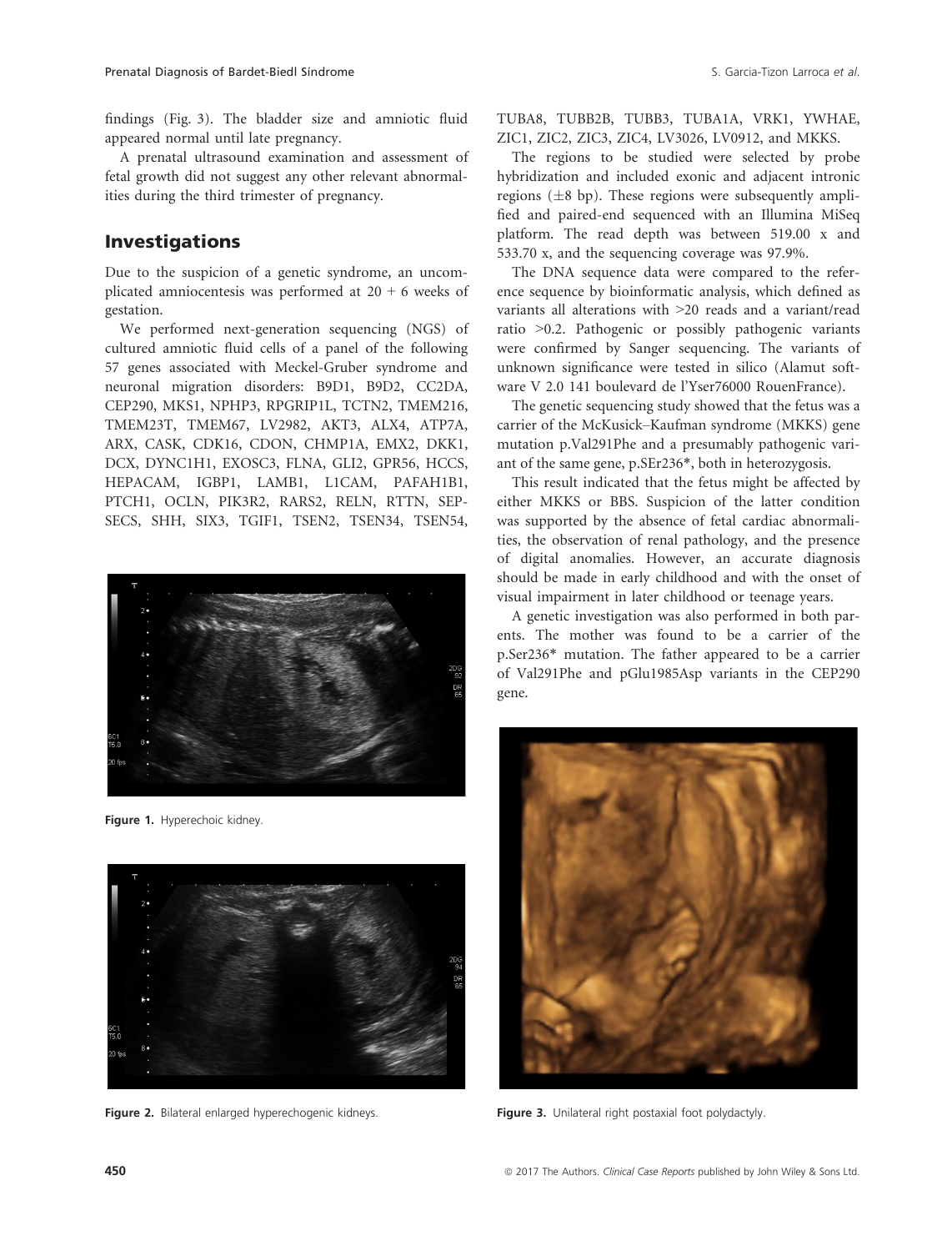|  |  |  |  |  | Table 1. Characteristics and differential diagnosis of enlarged hyperechogenic kidneys and the associated syndromes |  |  |  |
|--|--|--|--|--|---------------------------------------------------------------------------------------------------------------------|--|--|--|
|--|--|--|--|--|---------------------------------------------------------------------------------------------------------------------|--|--|--|

| Syndrome                                      | Transmission               | Frequency          | Findings                                                                                                                                                                                                     |  |
|-----------------------------------------------|----------------------------|--------------------|--------------------------------------------------------------------------------------------------------------------------------------------------------------------------------------------------------------|--|
| <b>ADPKD</b>                                  | AD                         | 1/1000             | Enlarged hyperechogenic kidneys, increased CMD, normal amniotic fluid,<br>uncommon associated malformations                                                                                                  |  |
| <b>ARPKD</b>                                  | AR                         | 1/40,000           | Enlarged hyperechogenic kidneys, absence of CMD, oligohydramnios,<br>uncommon associated malformations                                                                                                       |  |
| Meckel-Gruber                                 | AR                         | Rare               | Medullary cystic dysplasia, severe oligohydramnios, CNS anomaly,<br>polydactyly                                                                                                                              |  |
| Beckwith Wiedemann                            | Imprinting disorder        | 1/14,000           | Macroglossia, macrosomia, omphalocele, hemihyperplasia,<br>renal medullary dysplasia, polyhydramnios                                                                                                         |  |
| Bardet-Biedl                                  | AR                         | 1/125-160,000      | Enlarged hyperechogenic kidneys (30-100%), absence of CMD,<br>digital anomalies                                                                                                                              |  |
| McKusick-Kaufman                              | AR                         | 1/10,000           | Postaxial polydactyly, congenital heart disease (CHD), hydrometrocolpos<br>in females, genital malformations in males                                                                                        |  |
| Ivemark II                                    | AR                         | Rare               | Asplenia-polysplenia, cystic liver, kidney and pancreas                                                                                                                                                      |  |
| Jarcho-Levin                                  | AR                         | Rare               | Spondylothoracic dysplasia, generally lethal                                                                                                                                                                 |  |
| Beemer                                        | AR                         | Rare               | Narrow ribs, micromelia, multiple anomalies of major organs, polydactyly                                                                                                                                     |  |
| Oral facial digital<br>syndrome type 1 (OFD1) | X-linked recessive         | 1/50,000-1/250,000 | Cleft lip or palate, hypertelorism, micrognathia, brachydactyly, syndactyly,<br>preaxial or postaxial polydactyly, intracerebral cysts, agenesis of the<br>corpus callosum, Dandy-Walker malformation        |  |
| Short rib-polydactyly<br>syndromes            | AR                         | Rare               | Cleft lip or palate, narrow thorax with short ribs, shortening of all bones,<br>polydactyly, small cerebellar vermis                                                                                         |  |
| Tuberous sclerosis<br>complex                 | AD/de novo mutation 1/5800 |                    | Angiofibromas, ungual fibromas, cortical tubers, angiolipomas in<br>the kidney, cardiac rhabdomyomas                                                                                                         |  |
| Jeune syndrome                                | AR                         | 1/100,000-130,000  | Skeletal dysplasia, narrow thorax with short ribs, shortening of<br>long bones, polydactyly, brachydactyly                                                                                                   |  |
| Zellweger syndrome                            | AR                         | 1/50,000-100,000   | Intrauterine growth restriction, muscular hypotonia, increased nuchal<br>translucency, abnormal head shape, micrognathia, hydrocephalus,<br>ventriculomegaly, agenesis, or hypoplasia of the corpus callosum |  |
| Trisomy 13                                    | Chromosomal<br>aberration  | 1/1000             | Omphalocoele, umbilical hernia, genitourinary abnormalities,<br>superficial hemangiomas, polydactyly, club foot (congenital talipes<br>equinovarus), congenital heart defects                                |  |
| Trisomy 18                                    | Chromosomal<br>aberration  | 1/5500             | Intrauterine growth restriction, hypertonia, prominent occiput,<br>micrognathia, short sternum, horseshoe kidney, flexed fingers,<br>congenital heart defects                                                |  |

ARPKD, autosomal recessive polycystic kidney disease; ADPKD, autosomal dominant polycystic kidney disease; AD, autosomal dominant; AR, autosomal recessive; CMD, corticomedullary differentiation; CNS, central nervous system.

### Outcome and Follow-up

Labor was induced at 37 weeks due to oligo-anhydramnios and the suspicion of renal function deterioration. The following outcome occurred after an assisted vaginal delivery with forceps.

A 3480-g male neonate, Apgar 6/8, pH 7.23, was born in our center. No resuscitation was required. The baby was admitted to the neonatal intensive care unit (NICU) due to hypoglycemia and for further study.

Abdominal distension and vomiting developed 24 h after birth. A simple abdominal X-ray showed a markedly dilated bowel. A nasogastric tube was placed, and serial rectal irrigations were performed.

Fever and increased abdominal distension were evident 4 days after delivery. An emergent laparotomy was conducted. During the procedure, a sigmoid perforation closure, ileostomy, and biopsy were performed with no relevant complications.

Histologic evaluation of the biopsy demonstrated an absence of ganglion cells in the sigmoid submucosal and myenteric plexuses, which indicates a definitive finding of Hirschsprung disease.

The neonate was discharged from the NICU after one month and sent home with spontaneous diuresis of 2.9 cc/kg/h and a creatinine level of 0.69 mg/dL in the most recent blood test results. Further follow-up is scheduled.

# **Discussion**

The most frequent genetically transmitted renal diseases that are evident during antenatal ultrasound examination are ARPKD and ADPKD.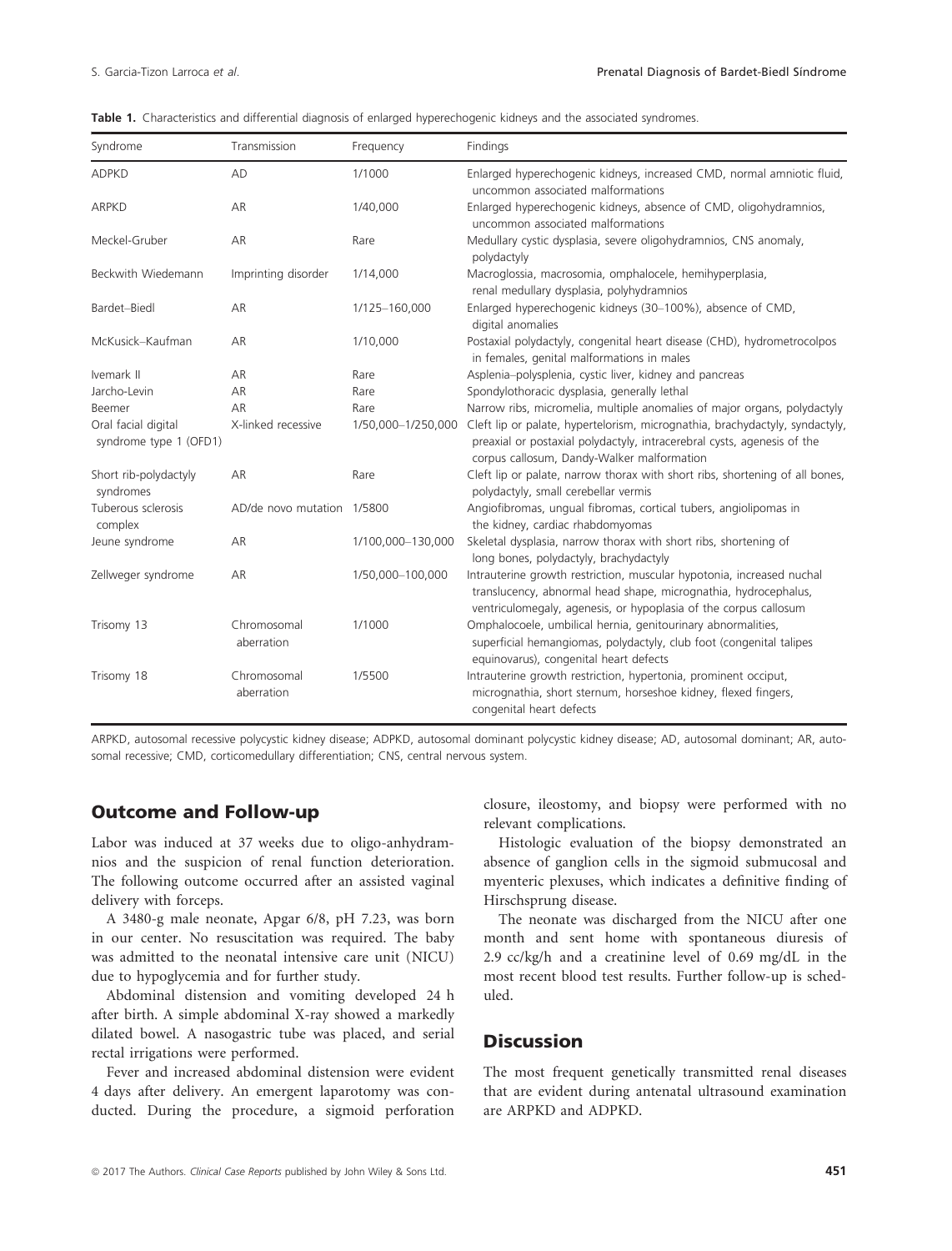In addition to these pathologies, autosomal dominant and autosomal recessive diseases, chromosomal aberrations, orofacial X-linked syndrome, and VACTERL should

be considered in the differential diagnosis [10]. Syndromes that present with hyperechoic kidneys and/ or renal cysts are differentiated by their associated anomalies (Table 1).

The diagnostic work-up of fetal hyperechogenic kidneys by ultrasound should include a thorough fetal anatomic examination, review of the family's genetic history, and ultrasound examination of the kidneys of the parents. The increased risk of an abnormal fetal karyotype should be discussed, and prenatal testing offered if nonrenal malformations are discovered.

Prenatal suspicion of BBS/MKKS can arise from the findings of large hyperechogenic kidneys and polydactyly observed at the time of routine ultrasound examination. This finding presents a difficult diagnosis, especially when the amniotic fluid volume is normal. The normal renal cortex is equally echogenic to the liver or spleen, whereas the medulla is hypoechogenic. By definition, a hyperechogenic kidney has a cortex that is hyperechogenic to either the liver or the spleen [11].

Ultrasound examination of fetuses with hyperechoic kidneys includes assessment of:

- Amniotic fluid volume
- Kidney and bladder size
- Corticomedullary differentiation
- Renal echogenicity
- Location of renal cysts

A family history and genetic survey are required. Often, the key to diagnosis will be the demonstration of associated malformations.

The clinical diagnostic criteria for BBS are subdivided into primary and secondary criteria. Either four primary or three primary and two secondary criteria are satisfactory for a clinical diagnosis of BBS [12].

|  |  |  |  |  |  | Table 2. Major and secondary clinical diagnostic criteria for BBS. |  |  |  |
|--|--|--|--|--|--|--------------------------------------------------------------------|--|--|--|
|--|--|--|--|--|--|--------------------------------------------------------------------|--|--|--|

| Major criteria                                                                                                      | Secondary criteria                                                                                                                                                                                                                                                                                                                                      |
|---------------------------------------------------------------------------------------------------------------------|---------------------------------------------------------------------------------------------------------------------------------------------------------------------------------------------------------------------------------------------------------------------------------------------------------------------------------------------------------|
| Rod-cone dystrophy<br>Obesity<br>Polydactyly<br>Renal anomalies<br>Learning difficulties<br>Hypogenitalism in males | Strabismus, cataracts or astigmatism<br>Speech disorder or speech delay<br>Brachydactyly or syndactyly<br>Developmental delay<br>Ataxia and/or poor coordination<br>Mild spasticity<br>Polyuria and polydipsia<br>Diabetes mellitus<br>Dental crowding or hypodontia<br>Left ventricular hypertrophy or<br>congenital heart disease<br>Hepatic fibrosis |

Regarding Hirschsprung disease, it is known that 30% of cases are syndromic. A causative gene has been identified in eight Mendelian conditions, including congenital central hypoventilation, BBS, Smith–Lemli–Opitz syndrome, Mowat–Wilson syndrome, Shah-Waardenburg syndrome, cartilage-hair hypoplasia, hydrocephalus due to congenital stenosis of the aqueduct of Sylvius, and Goldberg–Shprintzen syndrome. Wide variation occurs in the severity and segment involvement of Hirschsprung disease in patients with BBS. However, the mechanism of this phenomenon remains unclear, as few cases have been reported in the literature [13].

It is essential to note the age dependency of some of the more important diagnostic findings, including the onset of obesity after infancy and developmental differences and visual impairment later in childhood (Table 2).

Retinitis pigmentosa, mental retardation, and obesity do not develop in BBS patients until at least 5 years of age. Therefore, children initially diagnosed with MKKS should be followed up for further re-evaluation.

# Authorship

SGTL: performed literature review. VBA: performed literature review. MOC: performed genetic counseling. AAM: performed image collection. VOA: performed literature review. RPFP: performed literature review. JDLL: performed literature review. FGA: performed literature review and perinatal counseling.

# Conflict of Interests

The authors have no conflict of interests to declare.

#### References

- 1. Slavotinek, A. M., and L. G. Biesecker. 2000. Phenotypic overlap of McKusick-Kaufman syndrome with Bardet-Biedl syndrome: a literature review. Am. J. Med. Genet. 95:208– 215.
- 2. Ansley, S. J., J. L. Badano, O. E. Blacque, J. Hill, B. E. Hoskins, C. C. Leitch, et al. 2003. Basal body dysfunction is a likely cause of pleiotropic Bardet-Biedl syndrome. Nature 425:628–633.
- 3. Badano, J. L., S. J. Ansley, C. C. Leitch, R. A. Lewis, J. R. Lupski, and N. Katsanis. 2003. Identification of a novel Bardet-Biedl syndrome protein, BBS7, that shares structural features with BBS1 and BBS2. Am. J. Hum. Genet. 72:650–658.
- 4. Chiang, A. P., D. Nishimura, C. Searby, K. Elbedour, R. Carmi, A. L. Ferguson, et al. 2004. Comparative genomic analysis identifies an ADP-ribosylation factor-like gene as the cause of Bardet-Biedl syndrome (BBS3). Am. J. Hum. Genet. 75:475–484.